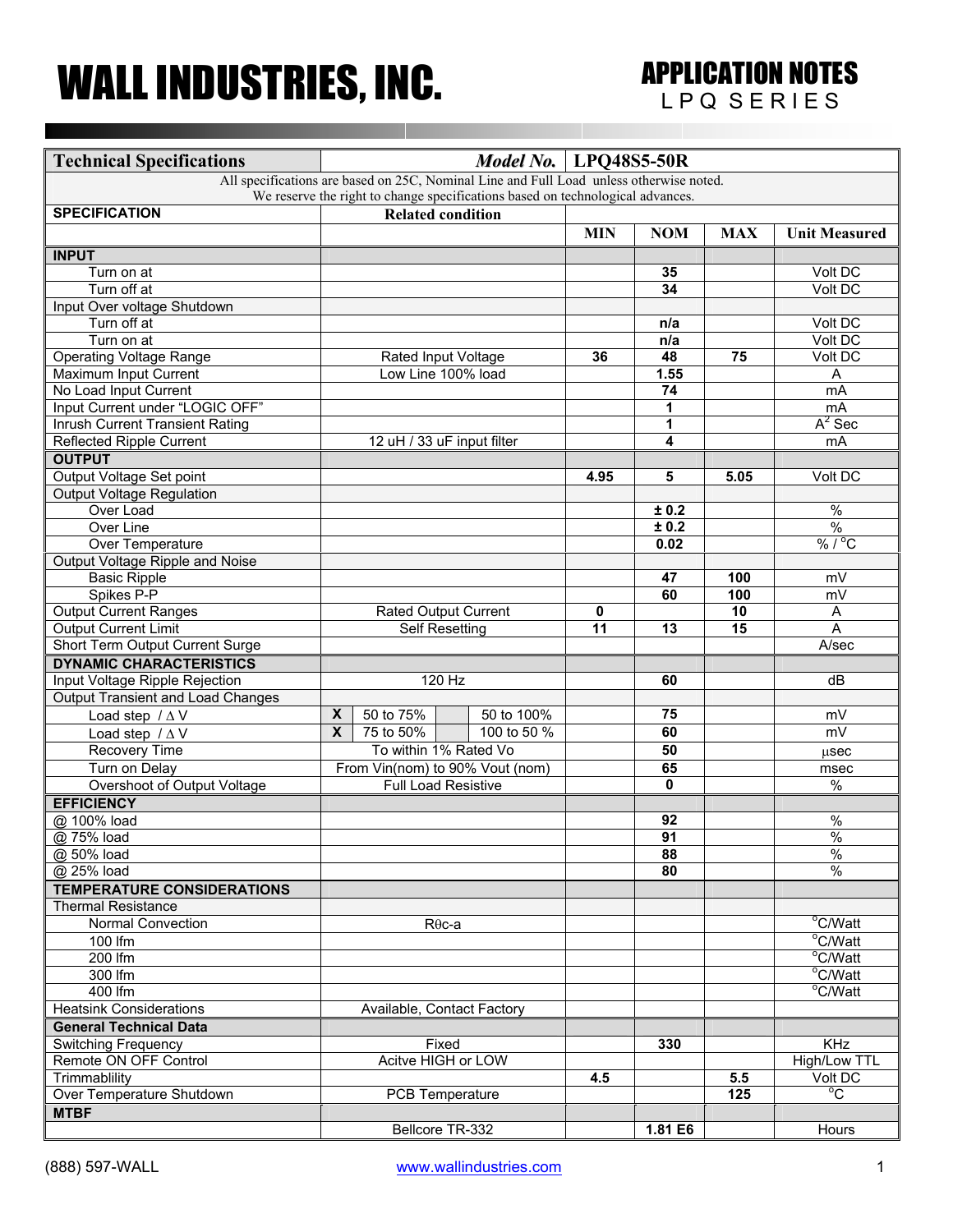## WALL INDUSTRIES, INC. APPLICATION NOTES